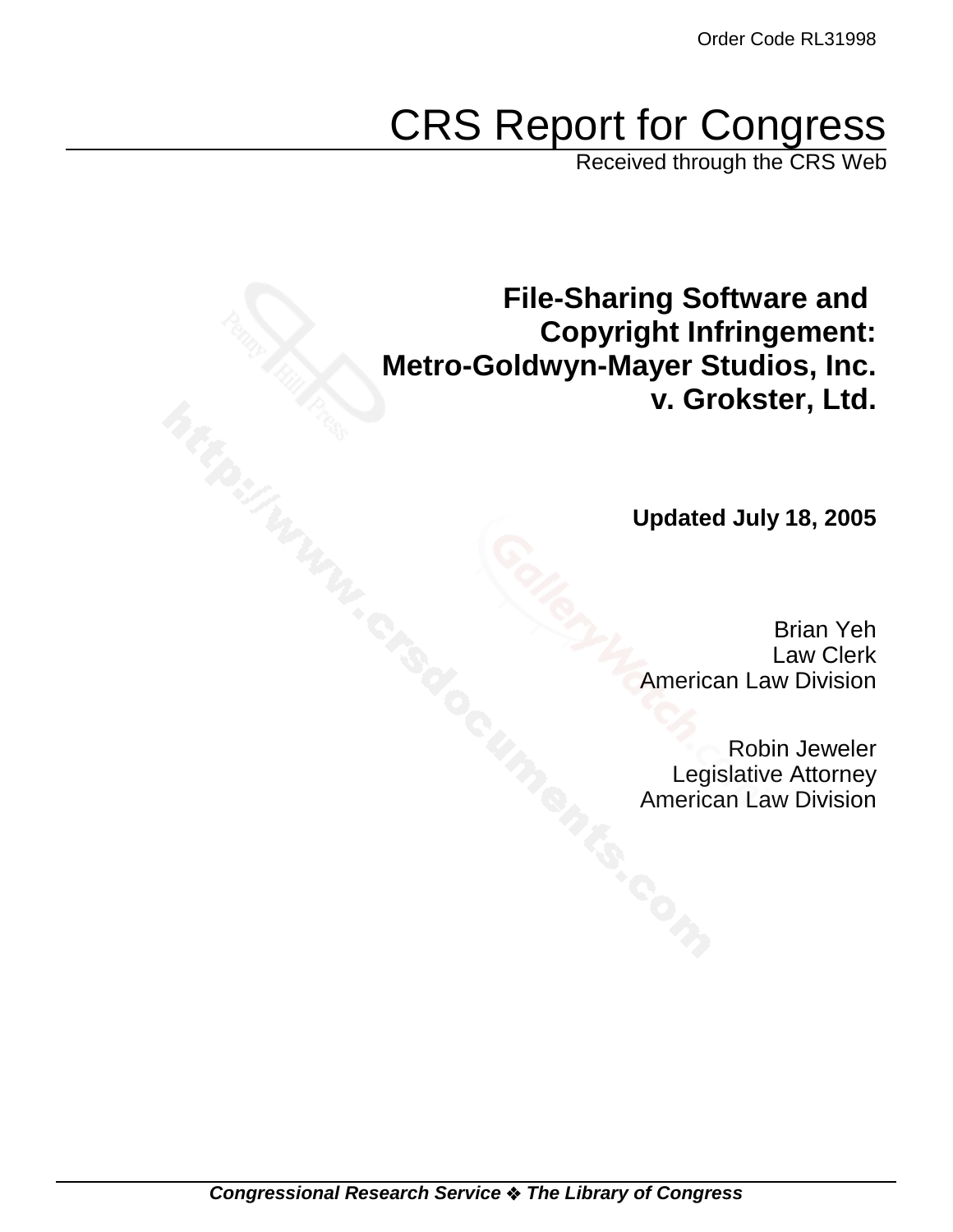#### File-Sharing Software and Copyright Infringement: Metro-Goldwyn-Mayer Studios, Inc. v. Grokster, Ltd.

#### **Summary**

In *Metro-Goldwyn-Mayer Studios, Inc. v. Grokster, Ltd.,* the Ninth Circuit Court of Appeals decision considered allegations of contributory and vicarious copyright infringement by companies which distribute peer-to-peer file-sharing software. The software facilitates direct copyright infringement by its users. It was the first decision to reject infringement claims against and find in favor of companies distributing the software. Other digital media file-sharing software decisions found in favor of the copyright holders, most notably *A & M Records, Inc. v. Napster, Inc.* and *In re: Aimster Copyright Litigation.* But in *Grokster*, the court granted summary judgment for the software companies. The court thus became the first to accept the "substantial, noninfringing uses" defense to copyright infringement liability, a defense developed by the U.S. Supreme Court in connection with use of VCRs in *Sony Corp. of America v. Universal City Studios, Inc.*

In a unanimous 9-0 decision, the U.S. Supreme Court reversed the Ninth Circuit, finding that it had misapplied *Sony*. It articulated a new standard for the imposition of secondary liability for copyright infringement, namely "inducement." The Court held that one who distributes a device "with the object of promoting its use to infringe copyright, as shown by clear expression or other affirmative steps taken to foster infringement, is liable for the resulting acts of infringement by third parties." Although firmly rooted in the common law, the Court imported the "inducement" theory to copyright law much as it had adopted the safe harbor from infringement liability in *Sony* from patent law.

The Court was careful to preserve the safe harbor for dual use technology established by *Sony*. *Sony* bars secondary liability based on presuming or imputing intent to cause infringement solely from the design or distribution of a product capable of substantial lawful use, which the distributor knows is in fact used for infringement. Inducement of copyright infringement may be demonstrated when an actual purpose to cause infringing use is shown by evidence independent of design and distribution of the product.

This report examines the background and holding in *Grokster* and the doctrinal relationship between *Sony* and *Grokster*. It will not be updated.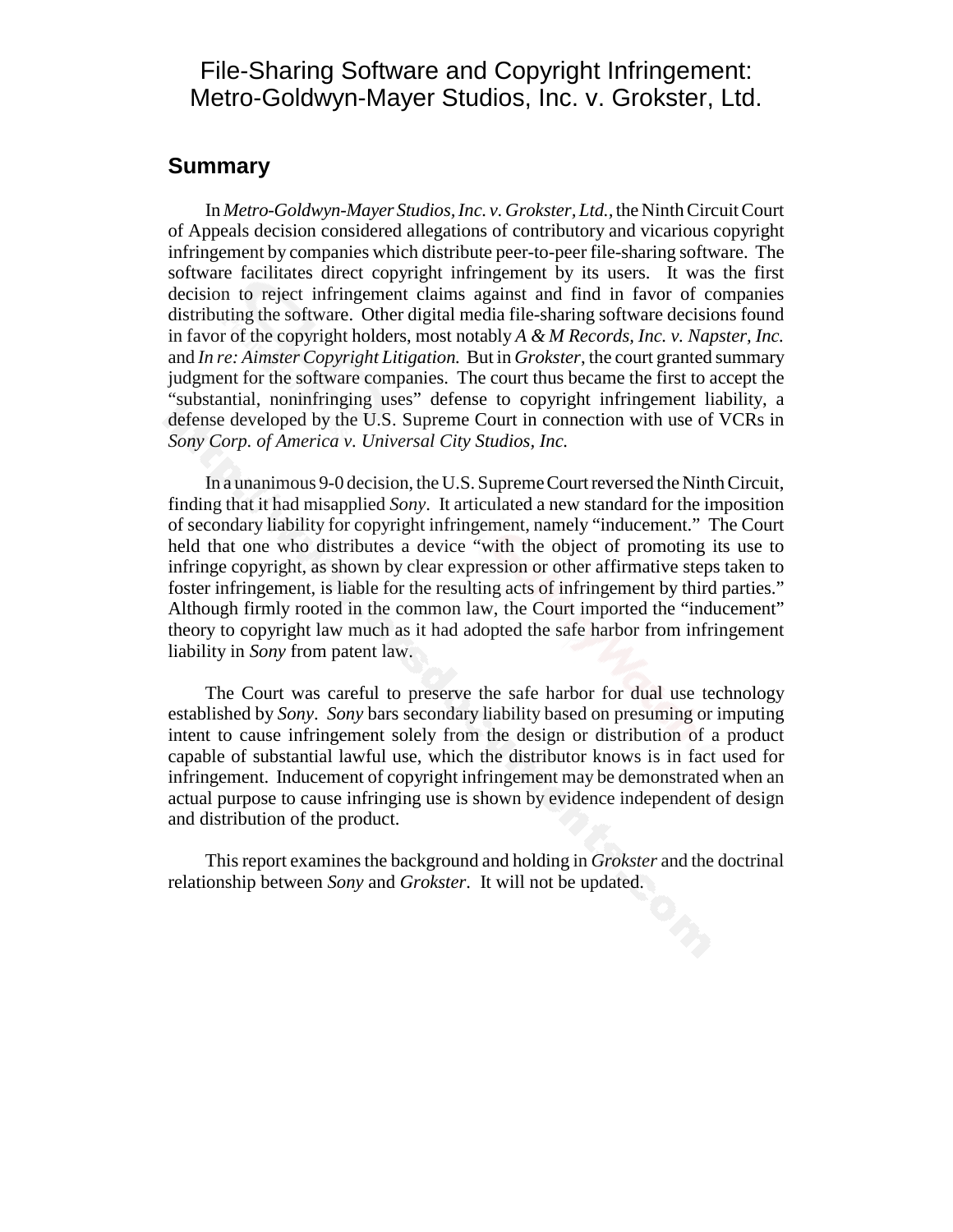### **Contents**

| MGM Studios, Inc. v. Grokster, Ltd. in U.S. District Court  4 |
|---------------------------------------------------------------|
| Grokster in the Ninth Circuit Court of Appeals 4              |
|                                                               |
|                                                               |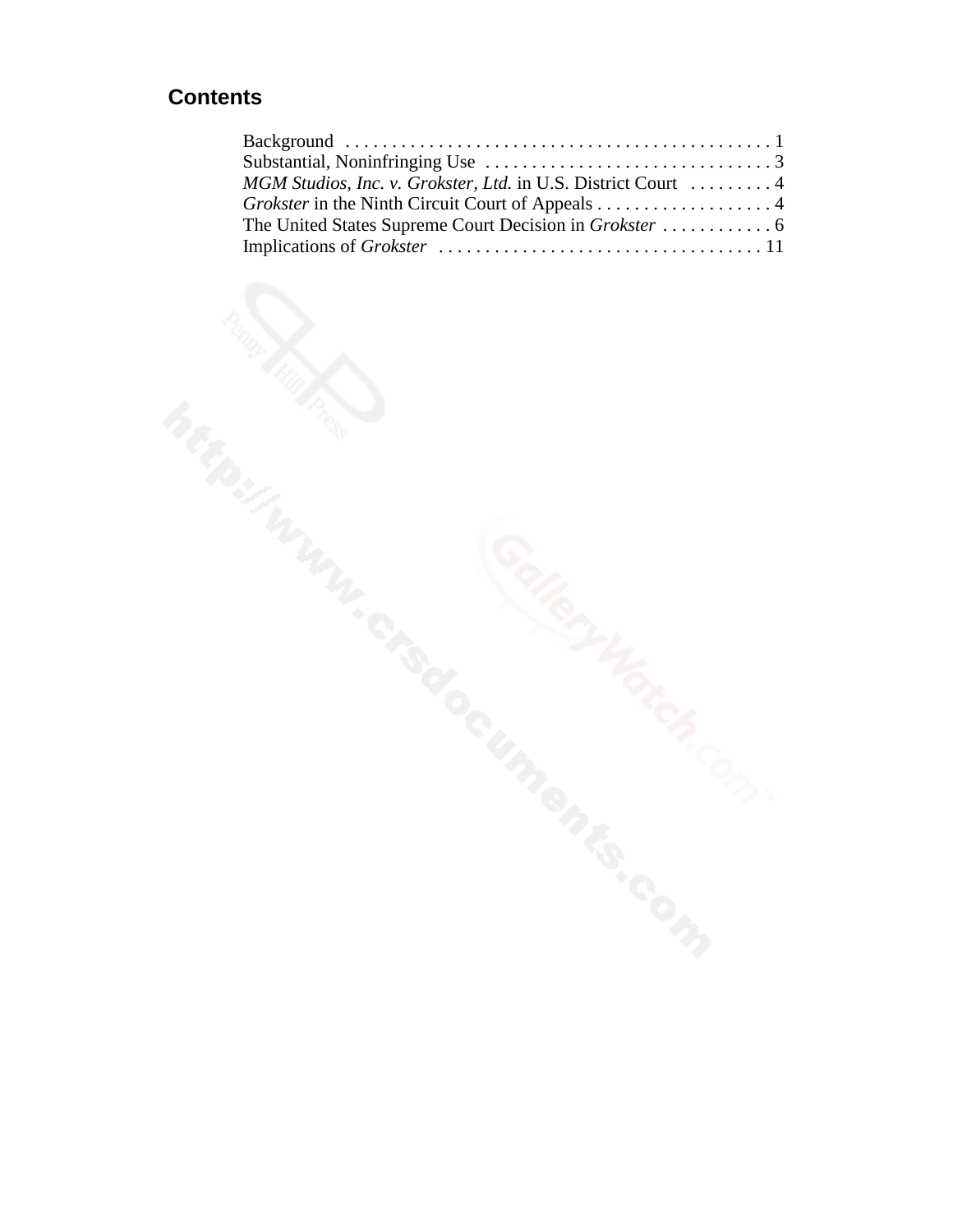## File-Sharing Software and Copyright Infringement: Metro-Goldwyn-Mayer Studios, Inc. v. Grokster, Ltd.

**Background.** When the Supreme Court held that distributors of peer-to-peer (P2P) file sharing could be secondarily liable for copyright infringement, it marked a milestone in a long line of cases addressing P2P technology. File-sharing software programs that create P2P network connections between computers enable the transmission of data and communications over the Internet. A variety of P2P programs, such as those offered by Grokster, Ltd., StreamCast Networks, Inc., and Kazaa BV, are typically available for free download from the distributors' websites. After installing a P2P program (called a "client application") onto the computer, the user runs the application to connect to the computers of other users of that particular P2P software who are currently "on-line." The client application allows users to "share" files located on their computer hard-drives. Once users make files available for sharing with each other, anyone who uses the same company's software to connect to the respective P2P network may locate and download desired files easily and at no cost. For example, a user of the Grokster software can directly access files saved on another Grokster user's computer hard-drive. Or a user can search for a particular file name, such as an MP3 song title, across all users' computers connected to the Grokster network, and then download a copy of that file onto his or her computer.

The motion picture and music recording industries brought several legal actions alleging copyright infringement against companies that distribute file-sharing software. Prior to the lower courts' decisions in *Grokster*, nearly all of the cases found in their favor, including A & M Records, Inc. v. Napster, Inc.<sup>1</sup> and In re: *Aimster Copyright Litigation*. 2 However, in *Metro-Goldwyn-Mayer Studios, Inc.*  $(MGM)$  v. Grokster, Ltd.,<sup>3</sup> the Ninth Circuit Court of Appeals held that the defendant software distributors were not liable for copyright infringement. *Grokster* was the first P2P file-sharing case involving allegations of music piracy where a court shielded P2P software companies from liability. In a decisive 9-0 opinion, the U.S. Supreme Court reversed the Ninth Circuit, importing a new theory of "inducement" as grounds for secondary liability for copyright infringement.<sup>4</sup>

 $1239$  F.3d 1004 (9<sup>th</sup> Cir. 2001).

<sup>&</sup>lt;sup>2</sup>334 F.3d 643 (7<sup>th</sup> Cir. 2003), *cert. denied*, 124 S.Ct. 1069 (2004).

<sup>&</sup>lt;sup>3</sup>259 F.Supp.2d 1029 (C.D. Ca 2003) aff'd, 380 F.3d 1154 (9<sup>th</sup> Cir.), *cert. granted*, 125 S.Ct. 686 (2004).

<sup>4</sup> 125 S.Ct. 2764 (2005).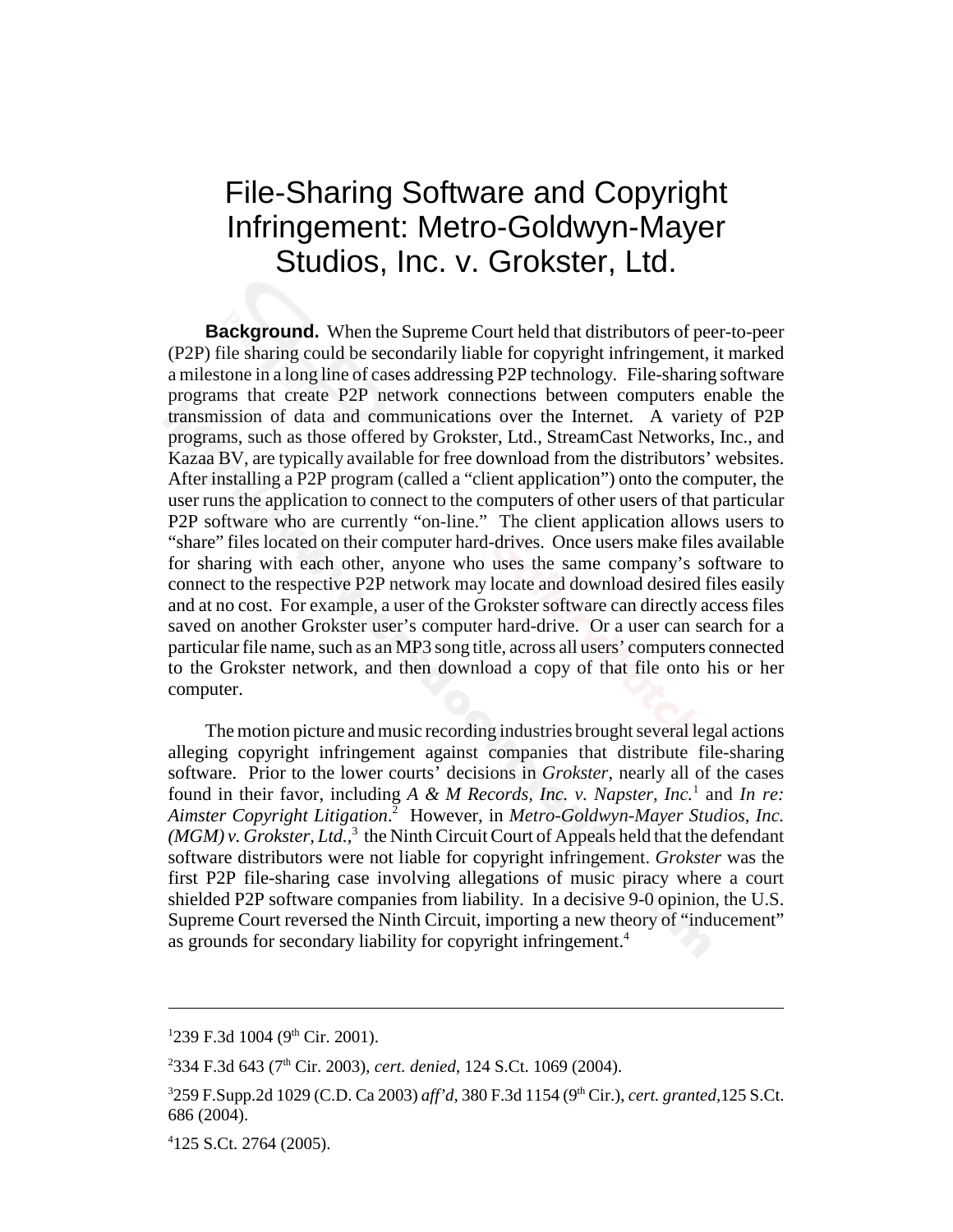*Grokster Compared to Napster and Aimster.* In the *Napster* and *Aimster* cases, the courts of appeals found that the plaintiff record companies would likely prevail on their contributory and vicarious infringement claims and granted preliminary injunctions against the defendant companies.<sup>5</sup> The distinction in the lower courts' analyses in *Grokster* was based, in large part, on the technological differences in the design of the file-sharing networks in question and, to some extent, judicial uncertainty over the reach of the standards articulated by the U.S. Supreme Court in *Sony Corp. of America v. Universal City Studios, Inc.*, discussed below.6

**P2P Network Architecture.** Unlike Napster and Aimster, Grokster and Morpheus software users connect to file-sharing networks with no central database server. Instead, Grokster provides for dynamic "root supernodes," which are a group of randomly chosen computers which are connected to the P2P network at a particular time. The Grokster software "self-selects" its supernode status for the day; a user's computer can function as a supernode one day and not on the following day.7 As a supernode, a connected P2P user's computer acts as an index server, collecting information about shared files located on other users' computers. "Normal" Grokster clients connect to their "neighborhood" supernode to perform searches for files.<sup>8</sup> This creates a "two-tiered" organizational distribution structure for the P2P network, with groups of regular Grokster users clustered around a single supernode.<sup>9</sup> All search traffic and information passes through these personal computers acting as supernodes, none of which are owned or controlled by Grokster.

StreamCast's Morpheus network operates in an even more decentralized fashion. While Grokster licenses proprietary FastTrack networking technology from Sharman Networks, StreamCast bases its Morpheus program on a non-proprietary, "open-source"<sup>10</sup> technology called Gnutella.<sup>11</sup> The Gnutella P2P network can be accessed using not only Morpheus software, but also other Gnutella-based software distributed by companies such as "BearShare" and "LimeWire." Unlike Grokster's supernode architecture, search requests on the Gnutella network quickly pass from user to user until a matching file is found or until the search request expires. The

7 *Grokster,* 259 F.Supp.2d at 1040.

<sup>&</sup>lt;sup>5</sup>The Aimster service was renamed "Madster" in January 2002, after a ruling by the National Arbitration Forum panel that the Internet domain name "aimster.com" violated the trademark for America Online (AOL)'s instant messaging service. To avoid confusion, this report will continue to refer to the file-sharing service as "Aimster."

*See* [http://www.usatoday.com/tech/news/2002/02/01/aimster-now-madster.htm].

<sup>6</sup> 464 U.S. 417 (1984).

<sup>8</sup> [http://www.grokster.com/us/help/faq/supernodes.html]. Only connected computers that are particularly powerful or have fast Internet connections are chosen as "supernodes."

<sup>9</sup> *Grokster,* 259 F.Supp.2d at 1040.

<sup>10</sup>Open-source refers to any software program whose "source code" (the software programming language) is made freely available to the public for use or modification by other software developers. *See* [http://www.opensource.org/docs/definition.php].

<sup>11</sup>*Grokster,* 259 F.Supp.2d at 1041.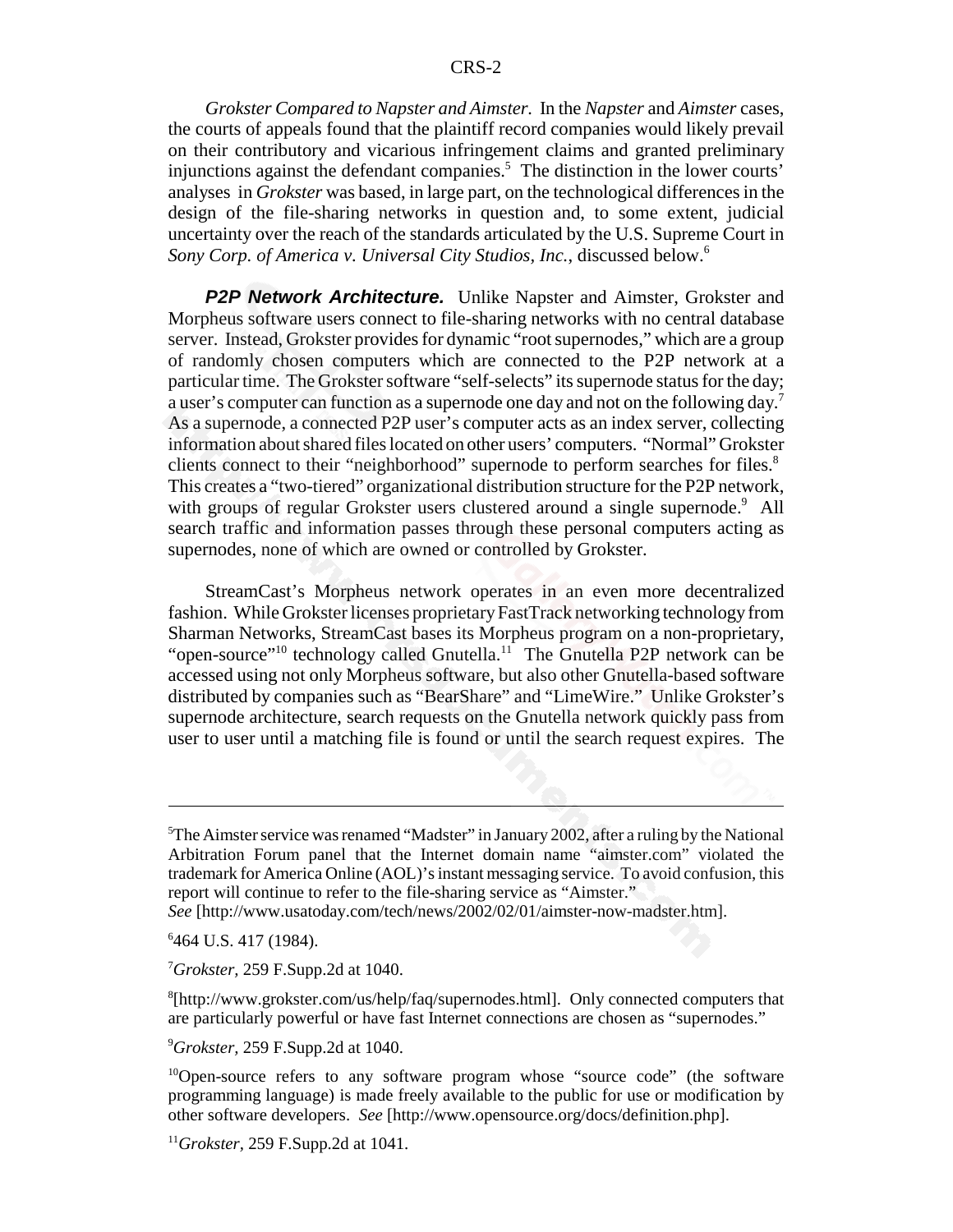query can reach over 8,000 other computers on the Gnutella network before expiring. $^{12}$ 

While Aimster and Napster actively assisted their end-users in locating specific files and facilitating the download transactions, Grokster did not. Aimster provided an illustrated tutorial on its website which "methodically demonstrated how to transfer and copy copyrighted works over the Aimster system."13 The Court of Appeals in *Aimster* referred to this tutorial as "an invitation to infringement," overtly encouraging Aimster users to infringe copyrights.<sup>14</sup> Aimster also offered its users a \$4.95 monthly subscription service called "Club Aimster," which presented a list of the "top forty" most frequently downloaded songs by Aimster users. This list included a "play" button next to each song that allowed users to click on it to download the music file from wherever it was located in the Aimster network to the requesting member's computer.15

Napster similarly provided substantial assistance to its users through its server, maintained as a collective directory of shared MP3 files available on each connected user's computer. Any Napster user could run a search on this centralized index for a desired song title in order to transfer a copy of the file from the "host user" (the individual sharing the file) to the requesting user's hard-drive.<sup>16</sup>

Therefore, when the Napster network was terminated, its demise prevented any further P2P file-sharing among its users. But, because Grokster and StreamCast operate decentralized networks, "if either [company] closed their doors and deactivated all computers within their control, users of their products could continue sharing files with little or no interruption."<sup>17</sup> According to the district court in *Grokster*, this is a "seminal distinction" between Grokster/StreamCast and Napster which formed the basis for its judgment that the defendants did not materially contribute to infringing activity.<sup>18</sup>

**Substantial, Noninfringing Use.** In *Sony Corp. of America v. Universal City Studios, Inc.*, the U.S. Supreme Court found that despite the fact that video cassette recorders (VCRs) could be used by consumers to infringe copyrights, the manufacturer was not liable for contributory copyright infringement because the VCR was also capable of "substantial noninfringing uses." $19$  The Court identified private, noncommercial "time-shifting" of broadcast television as a noninfringing fair use of

<sup>12</sup>*See* [http://computer.howstuffworks.com/file-sharing.htm/printable].

<sup>13</sup>*Aimster,* 252 F.Supp.2d at 643.

<sup>14</sup>*Aimster*, 334 F.3d at 651.

<sup>15</sup>*Id.* at 652.

<sup>16</sup>*Napster,* 239 F.3d at 1012.

<sup>17</sup>*Grokster,* 259 F.Supp.2d at 1041.

<sup>18</sup>*Id.*

<sup>19</sup>*Sony,* 464 U.S. at 456.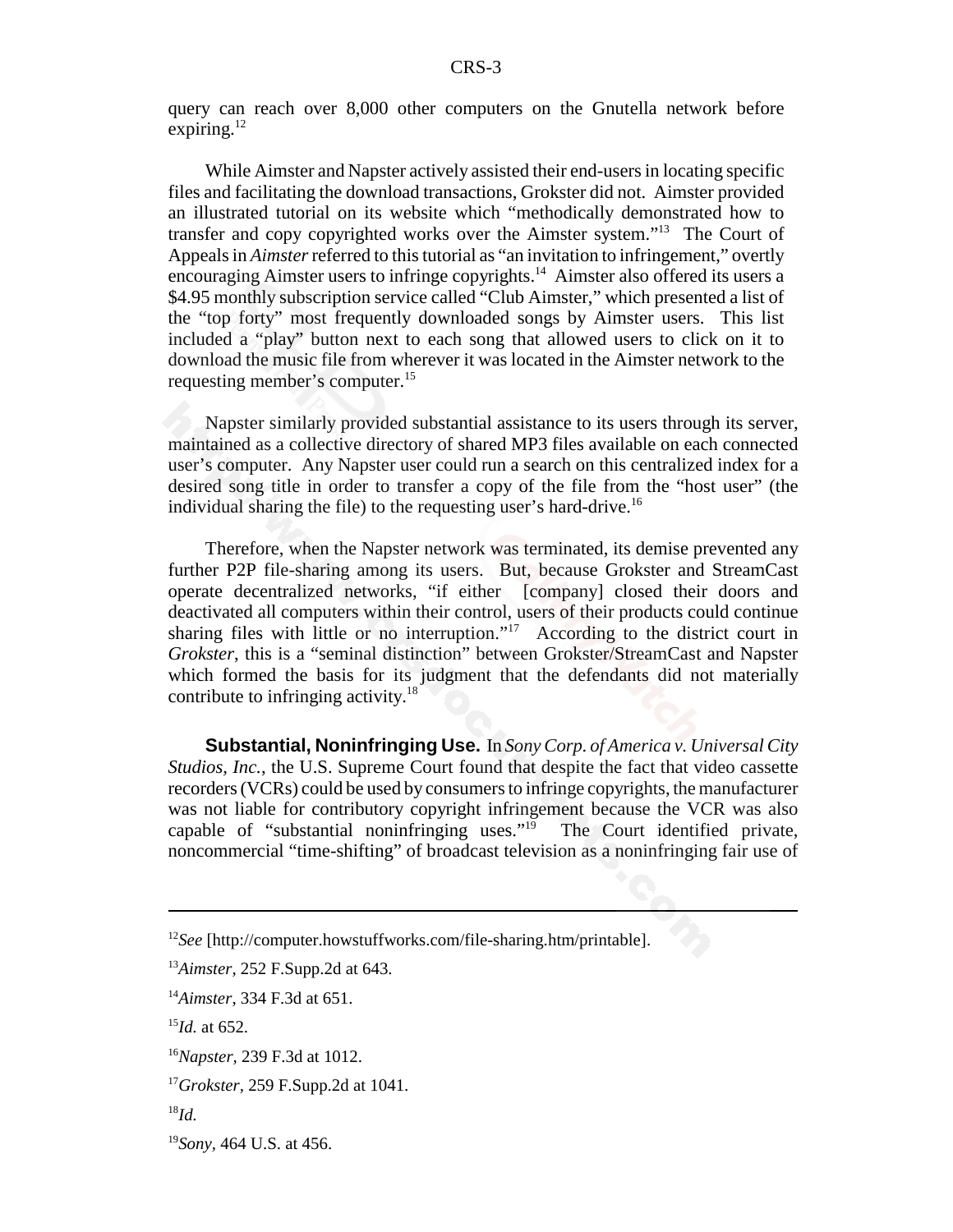the technology.<sup>20</sup> It emphasized that the primary use of the VCR was fair, and, in addition, it had the potential to be used for time-shifting sports, educational, religious and other programming that was authorized for copying or was copied without objection from the copyright holder.<sup>21</sup>

As a result of *Sony*, "substantial, noninfringing uses" became a judicially recognized defense to claims of contributory infringement. The defense arises from the Court's statement that "[t]he sale of copying equipment, like the sale of other articles of commerce, does not constitute contributory infringement if the product is widely used for legitimate, unobjectionable purposes... [I]t need merely be capable of substantial noninfringing uses."<sup>22</sup>

*MGM Studios, Inc. v. Grokster, Ltd.* **in U.S. District Court.** Plaintiffs, twenty-eight organizations in the motion picture and music recording industries, sued several P2P companies for contributory and vicarious copyright infringement. The plaintiffs and defendant companies Grokster and StreamCast Networks filed crossmotions for summary judgment because "the only question before the [c]ourt (as to liability) is a legal one: whether [d]efendants' materially undisputed conduct gives rise to copyright liability."23

The court granted a summary judgment determining that defendant companies, Grokster and StreamCast, were not secondarily liable for copyright infringement committed by users of their P2P software (called Grokster and Morpheus, respectively).<sup>24</sup> Finding no evidence that the defendants had any material involvement in their users' infringing conduct, the court held that Grokster and StreamCast were not liable for contributory infringement.25 Summary judgment was also warranted on the vicarious infringement claim, the court reasoned, because there was no evidence showing that the P2P companies had the right or ability to supervise the conduct of end-users of their products.<sup>26</sup>

*Grokster* **in the Ninth Circuit Court of Appeals.** At the outset, the court noted that the question of direct infringement, although undisputed, was not before it. Rather, the issue was one of secondary, i.e., contributory and/or vicarious copyright infringement liability, and it fully concurred in the district court's "well reasoned analysis" that defendants were not liable under either theory.

 $20$ Time-shifting refers to the practice of recording a broadcast television program to view it at a later time, and then erasing it afterwards. *See Sony,* 464 U.S. at 423.

<sup>21</sup>*Id.* at 444.

<sup>22</sup>*Id.* at 442.

<sup>23 259</sup> F.Supp.2d at 1031.

 $24$ This summary judgment only applies to software offered by defendants Grokster and StreamCast Networks. Another defendant, Sharman Networks, distributor of Kazaa Media Desktop software, was not a party to these summary judgment motions. *See id.* at 1033.

<sup>25</sup>*Id.* at 1043.

 $^{26}$ *Id.* at 1046.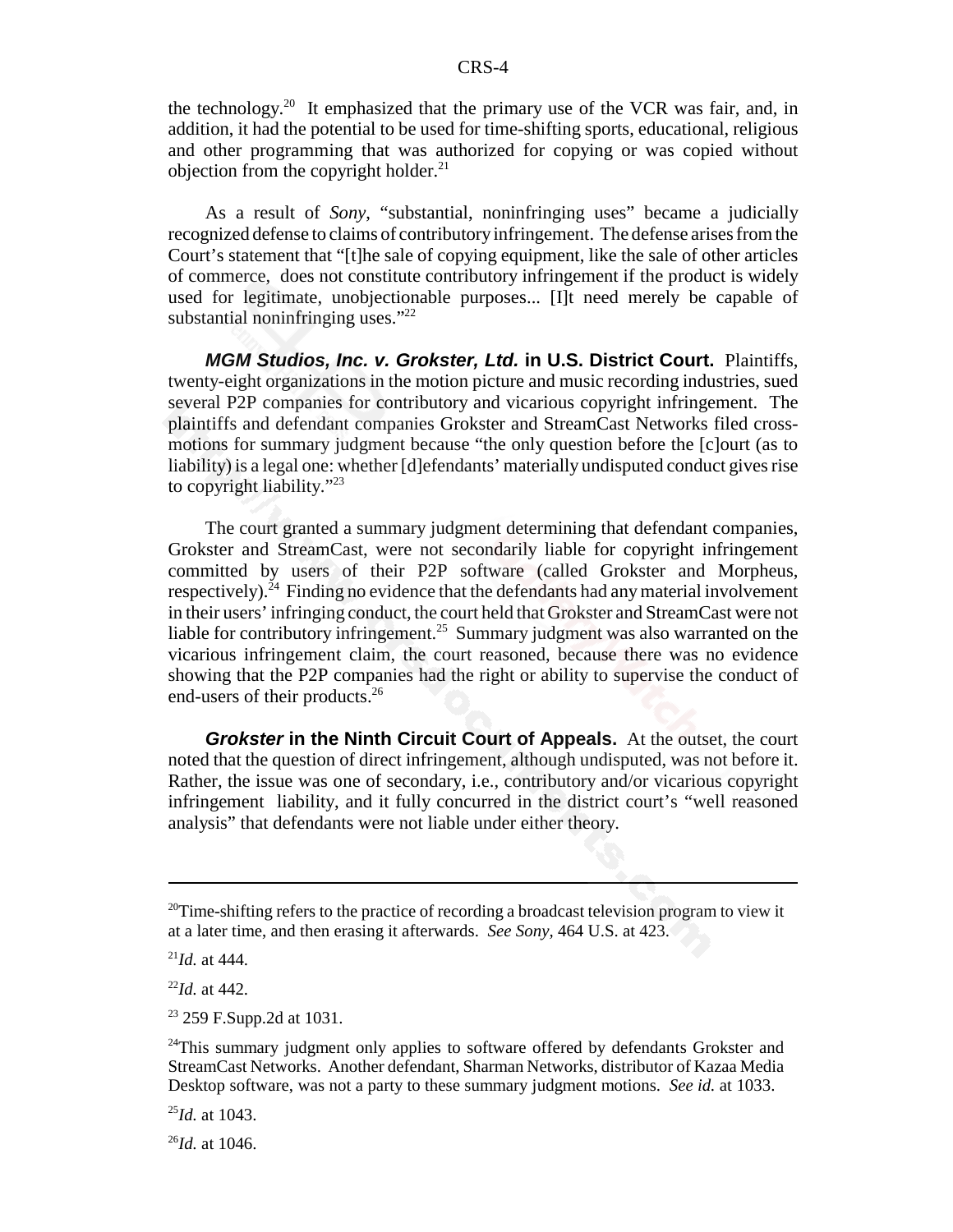*Contributory Infringement.* The three elements required to prove contributory copyright infringement are (1) direct infringement by a primary infringer, (2) knowledge of the infringement, and (3) material contribution to it. The Court of Appeals generally tracked the reasoning of the lower court and concluded that the architecture of the P2P systems precluded the defendants from having requisite knowledge of and making a material contribution to copyright infringement.

The court invoked the "staple article of commerce" doctrine from patent law, cited by the Supreme Court in *Sony,* for the proposition that "it would be sufficient to defeat a claim of contributory copyright infringement if the defendant showed that the product was 'capable of substantial' or 'commercially significant noninfringing uses.'"<sup>27</sup> With respect to the "knowledge"element, as interpreted by the Ninth Circuit in its *Napster* decision, this means

[I]f a defendant could show that its product was capable of substantial or commercially significant noninfringing uses, then constructive knowledge of the infringement could not be imputed. Rather, if substantial noninfringing use was shown, the copyright owner would be required to show that the defendant had reasonable knowledge of specific infringing files.<sup>28</sup>

Because the court found it "undiputed" that P2P software is capable of substantial noninfringing uses, it would *not* impute constructive knowledge of infringement by others to the defendants. They must have "reasonable knowledge of specific infringement" to satisfy the knowledge requirement. And, the copyright owners needed to establish that the software distributors had specific knowledge of the infringement at a time in which they contributed to it and failed to act upon their knowledge. This knowledge standard was not met by the plaintiffs' after-the-fact notices of infringement. By the time they arrived, the software distributors could not prevent it.

In the court's view, the software distributors did not, indeed, could not materially contribute to infringing activity as a consequence of the P2P program structure. The distributors do not provide a "site and facility" for the infringement, the infringing material does not reside on the defendants' computers, nor do they have the ability to suspend user accounts.

*Vicarious Infringement.* In order to establish vicarious infringement, a copyright owner must demonstrate (1) direct infringement by a primary party, (2) a direct financial benefit to the defendant, and (3) the right and ability to supervise the infringers.<sup>29</sup> Concurring with the district court, the Court of Appeals found it to be undisputed that there was both direct infringement and the defendants benefitted financially from the software via advertising revenue. But "the right and ability to supervise infringers" was missing. The court reiterated the lower court's finding that the communication between the defendants and their users does not provide a point of access for filtering or searching for infringing files since infringing material and index information do not pass through the defendants' computers.

<sup>27</sup>*Grokster,* 380 F.3d at 1160.

<sup>28</sup>*Id.* (Citations omitted.)

<sup>29</sup>*Id.* at 1164.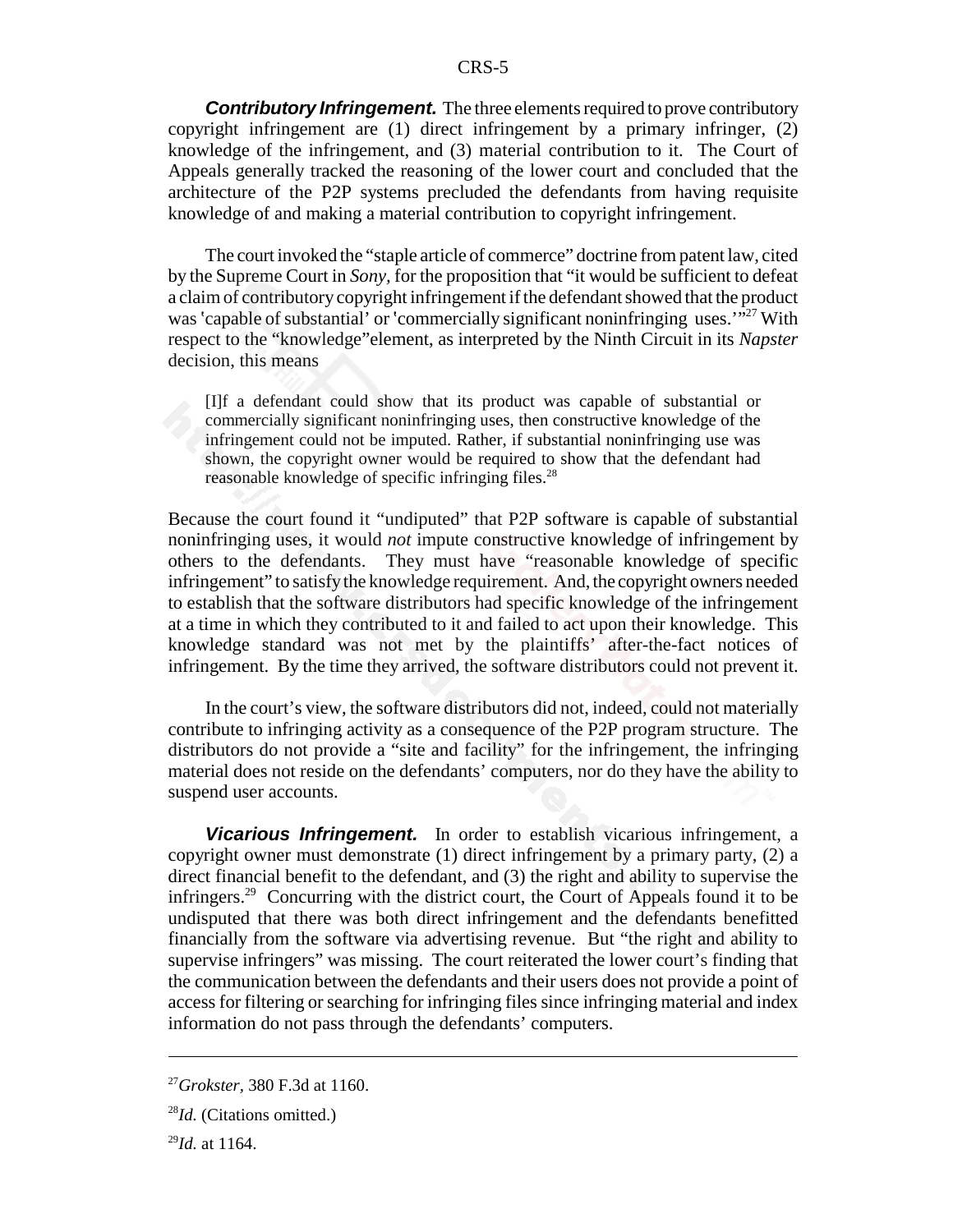The Court of Appeals considered and rejected the argument that "a right to supervise" could be interpreted to mean that the distributors had a responsibility to alter the software to prevent users from sharing copyrighted files. Only where one has already been determined to be liable for vicarious infringement does a duty to exercise "police" powers arise. It also rejected what it characterized as a "blind eye" theory of liability for vicarious infringement. Copyright owners argued that "turning a blind eye to detectable acts of infringement for the sake of profit" should give rise to liability.<sup>30</sup> But the court found that there is no separate "blind eye" theory or element of vicarious liability that exists independently of the traditional elements of liability.

In closing, the Court of Appeals echoed the district court in declining to interpret copyright liability law to achieve public policy goals that might protect copyright owners' economic interests but alter general copyright law in profound ways with unknown ultimate consequences. That function is a prerogative best left to the Congress.<sup>31</sup>

**The United States Supreme Court Decision in** *Grokster***.** In a decisive 9-0 opinion written by Justice Souter, the Court reversed the Ninth Circuit Court of Appeals. At the outset, the Court noted that the subject of the case is the "tension between the competing values of supporting creativity through copyright protection and promoting technological innovation by limiting infringement liability[.]"32 To resolve the conflicting interests, it articulated a new standard for the imposition of secondary liability for copyright infringement.

 Although the general principle of "inducement" as a basis for secondary liability has its roots in the common law, it had not heretofore been statutorily or judicially applied in a copyright context. Hence, the Court mirrored its previous adoption of patent law's "staple article of commerce" doctrine in *Sony* as a model for a copyright infringement safe-harbor rule by adopting an "inducement" rule, also codified in patent law,<sup>33</sup> as a basis for imposing secondary liability for infringement.:

For the same reasons that Sony took the staple-article doctrine of patent law as a model for its copyright safe-harbor rule, the inducement rule, too, is a sensible one for copyright. We adopt it here, holding that *one who distributes a device with the object of promoting its use to infringe copyright, as shown by clear expression or other affirmative steps taken to foster infringement, is liable for the resulting acts of infringement by third parties*. We are, of course, mindful of the need to keep from trenching on regular commerce or discouraging the development of technologies with lawful and unlawful potential. Accordingly, just as *Sony* did not find intentional inducement despite the knowledge of the VCR manufacturer that its device could be used to infringe, mere knowledge of infringing potential or of actual infringing uses would not be enough here to subject a distributor to liability. Nor would ordinary acts incident to product distribution, such as offering customers technical support or product updates, support liability in themselves. The

 $^{30}$ *Id.* at 1166.

<sup>31</sup>*Id.* at 1167.

<sup>&</sup>lt;sup>32</sup>Metro-Gold-Mayer Studios Inc. v. Grokster, Ltd, 125 S.Ct. 2764, 2780.

<sup>&</sup>lt;sup>33</sup>35 U.S.C. § 271.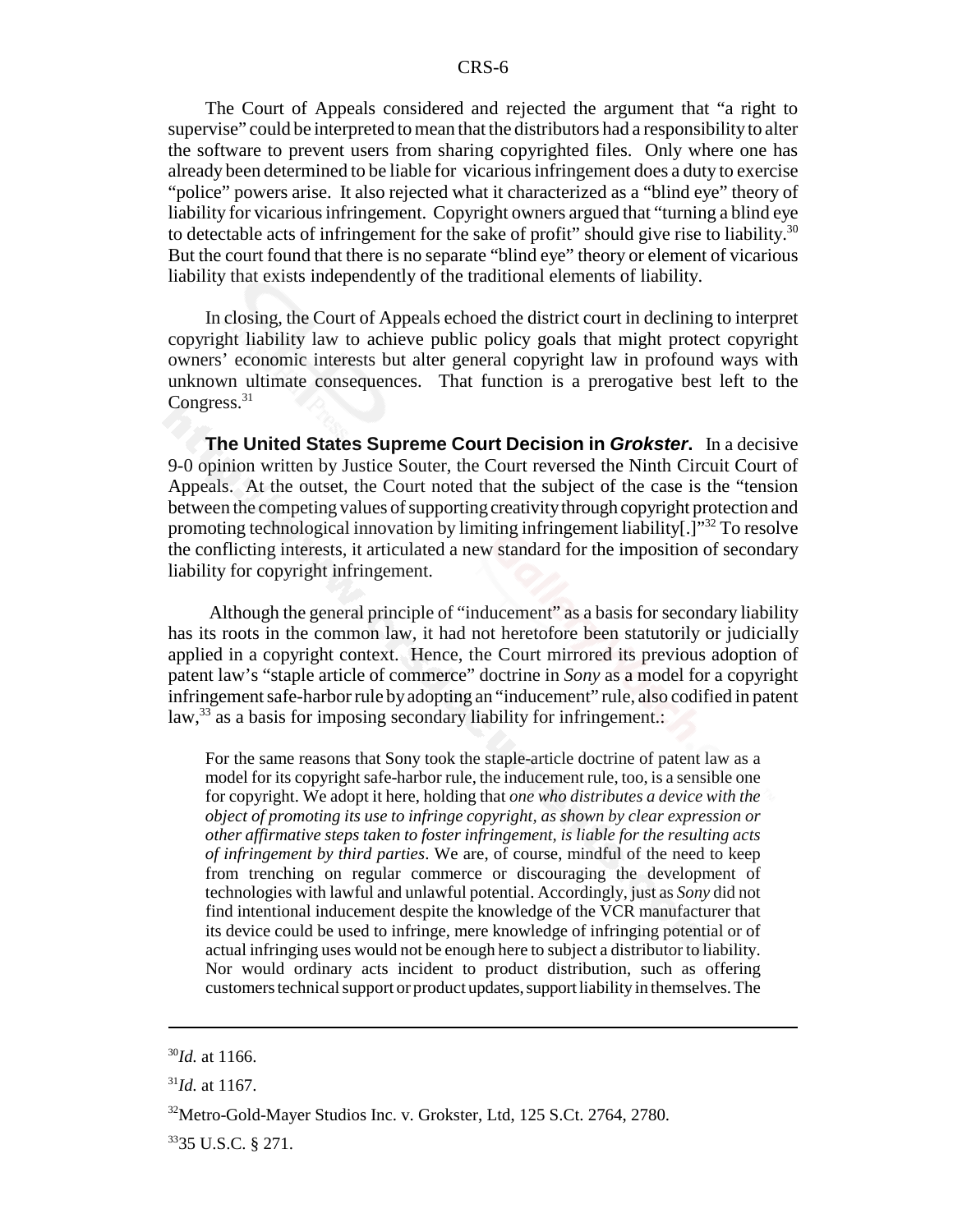inducement rule, instead, premises liability on purposeful, culpable expression and conduct, and thus does nothing to compromise legitimate commerce or discourage innovation having a lawful promise. 34

The Court's analysis of the doctrinal relationship between the two is discussed below.

The Court reviewed the evidence adduced in the trial court record supporting Grokster's successful motion for summary judgment. Although Grokster challenged petitioner MGM's assertion that nearly 90% of the files available for download were copyrighted works, the Court nonetheless concluded that the evidence gave reason to think that the vast majority of users' downloads were acts of infringement and that the probable scope of copyright infringement is "staggering."35 Indeed, the P2P services conceded infringement in most downloads and actual knowledge of such from time to time from their users' e-mail questions. But there the Court parted dramatically from the Court of Appeals' conclusion that actual knowledge was legally insufficient to support a finding of liability since it did not arrive in a time or manner that allowed the P2P service to stop the infringing activity.

The Ninth Circuit had misapplied *Sony*, which it read as limiting secondary liability quite beyond the circumstances to which the case applied, the Court explained. *Sony* bars secondary liability based on presuming or imputing intent to cause infringement solely from the design or distribution of a product capable of substantial lawful use, which the distributor knows is in fact used for infringement. But the Ninth Circuit read *Sony's* limitation to mean that whenever a product is capable of substantial lawful use, the producer can never be held contributorily liable for third parties' infringing use. The rule of *Sony*, however, is not that broad. Inducement of copyright infringement may be demonstrated when an actual purpose to cause infringing use is shown by evidence independent of design and distribution of the product.

At trial on the merits in *Sony,* evidence showed that the principal use of the VCR was for "time shifting," which the Court found to be a fair use. There was no evidence that Sony had "expressed an object of bringing about taping in violation of copyright or had taken active steps to increase its profits from unlawful taping."36 Once sold, the distributor had no control over the device. In other words, the fact that the VCR promoted copying, much like a photocopy machine, did not suffice to impute to the distributor an intent that the device be used for copyright infringement. The majority of television content is, in fact, copyrighted content. But, because the primary use of the device was for permissible copying meant that the fact that Sony knew that it could or would be used for unauthorized copying as well was not sufficient to establish secondary liability for infringement solely from the sale of the product. The *Sony* doctrine "absolves the equivocal conduct of selling an item with substantial lawful as well as unlawful uses and limits liability to instances of more acute fault than the mere

<sup>&</sup>lt;sup>34</sup>*Id.* at 2780. (Citations omitted; emphasis added.)

<sup>35</sup>*Id.* at 2772.

<sup>36</sup>*Id.* at 2777.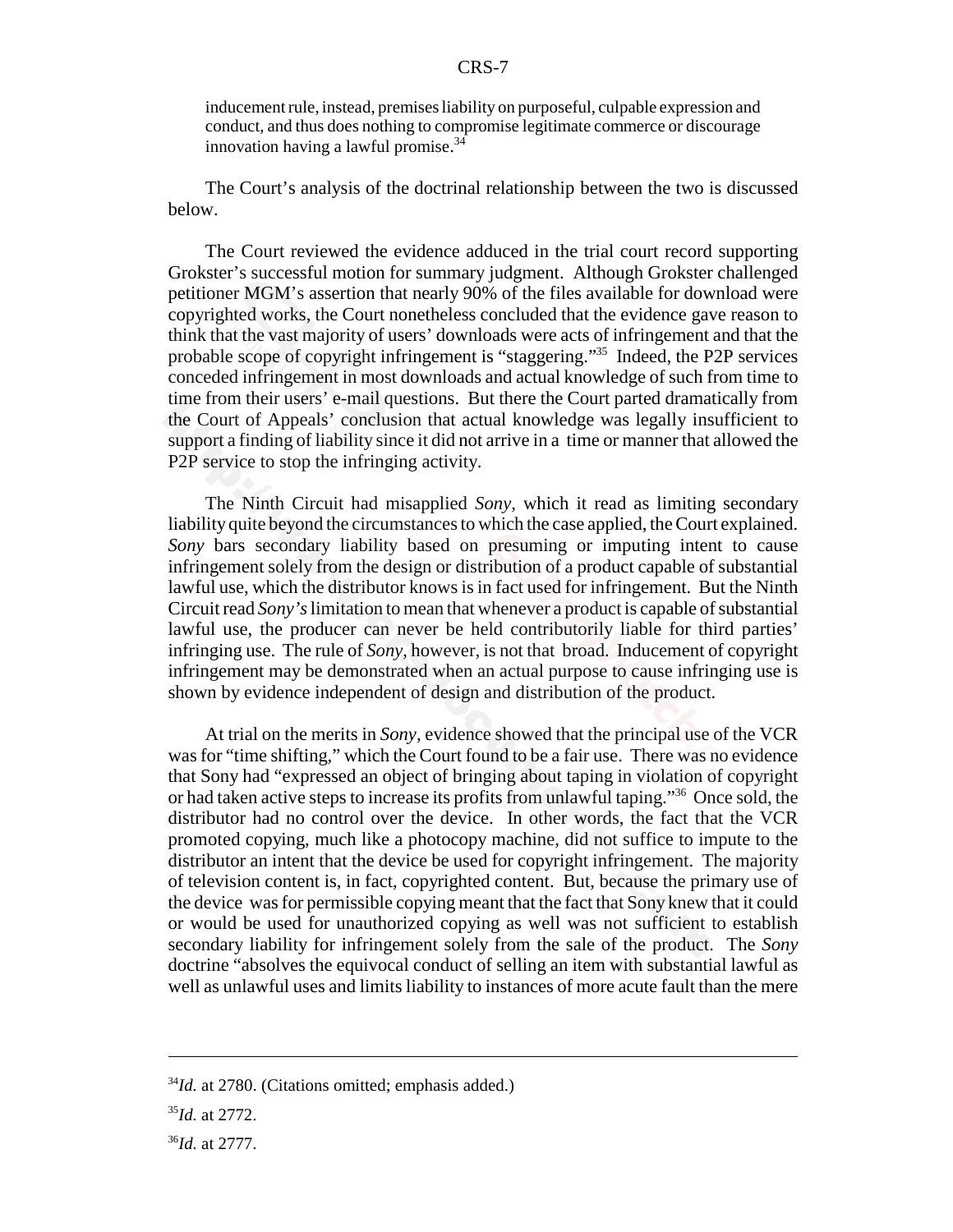understanding that some of one's products will be misused. It leaves breathing room for innovation and a vigorous commerce."37

Conversely, in *Grokster*, the evidence of culpable intent to induce infringement by the P2P file-sharing services was great. The record indicated that Grokster used advertising — a classic means of inducement — to stimulate others to commit copyright infringement. The Court reviewed at length the efforts of StreamCast and Grokster to market to Napster users when that service was "under attack" for facilitating massive infringement. It cited internal communications at StreamCast discussing ways to market to Napster users that demonstrated "unequivocal indications of unlawful purpose."38 Whether the internal communications were communicated outside of the company was immaterial because they functioned, under an inducement theory, "to prove by a defendant's own statements that his unlawful purpose disqualifies him from claiming protection." The Court reviewed three features of inculpatory evidence:

- Each company showed itself to be designed to satisfy a known source of demand for copyright infringement, the market for former Napster users. This evidenced a principal intent to bring about infringement;
- Neither company attempted to develop filtering tools or other mechanisms to diminish the infringing activity using their software; and
- Both companies used a business model premised on increased advertising revenues commensurate with increased use of their software. Hence their profits depended upon high volume use of their software to infringe.

The Court was careful to note that neither factor alone would necessarily prove "inducement." For example, in a footnote, it noted that there is no absolute duty of a manufacturer to provide filtering tools:

Of course, in the absence of other evidence of intent, a court would be unable to find contributory infringement liability merely based on a failure to take affirmative steps to prevent infringement, if the device otherwise was capable of substantial noninfringing uses. Such a holding would tread too close to the *Sony* safe harbor.<sup>39</sup>

It made a comparable observation with respect to the business model evidence.

In reversing the Ninth Circuit and remanding for action consistent with its opinion, the Court reiterated the continuing sound precedent of *Sony*:

In sum, this case is significantly different from *Sony* and reliance on that case to rule in favor of StreamCast and Grokster was error. *Sony* dealt with a claim of liability based solely on distributing a product with alternative lawful and unlawful

<sup>37</sup>*Id.* at 2778.

<sup>38</sup>*Id.* at 2781.

<sup>39</sup>*Id.* at fn. 12.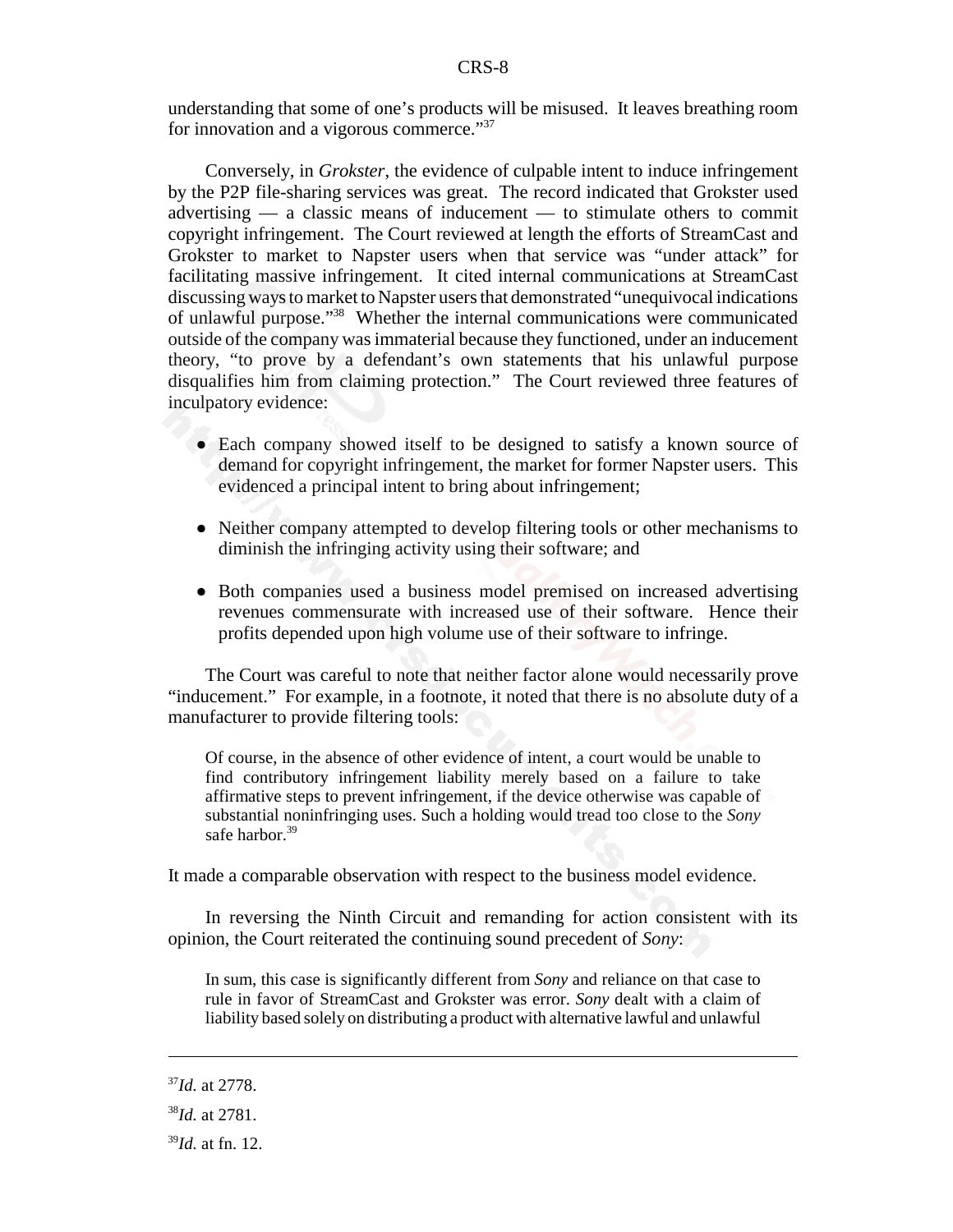uses, with knowledge that some users would follow the unlawful course. The case struck a balance between the interests of protection and innovation by holding that the product's capability of substantial lawful employment should bar the imputation of fault and consequent secondary liability for the unlawful acts of others.

MGM's evidence in this case most obviously addresses a different basis of liability for distributing a product open to alternative uses. Here, evidence of the distributors' words and deeds going beyond distribution as such shows a purpose to cause and profit from third-party acts of copyright infringement. If liability for inducing infringement is ultimately found, it will not be on the basis of presuming or imputing fault, but from inferring a patently illegal objective from statements and actions showing what that objective was.<sup>40</sup>

*Concurring Opinions.* Both Justice Ginsburg and Justice Breyer wrote a separate concurring opinion, each joined by two other Justices. Their opinions might be characterized as a colloquy over the methodology contemplated by *Sony* to determine whether a product is capable of substantial or commercially significant noninfringing uses. Both subscribed to the inducement theory of secondary liability adopted by the Court, but they differed in their views of how *Sony* should be applied to determine whether the product — the software in this case — was capable of substantial noninfringing use. Since it appears highly unlikely that Grokster and StreamCast will avoid secondary liability under the newly articulated inducement theory, the theories advanced in concurring opinions respecting *Sony's* applicability to them may ultimately be dicta.

Justice Ginsburg's opinion, with which Chief Justice Rehnquist and Justice Kennedy concurred, focused on and took issue with the evidence of substantial noninfringing use utilized by the lower courts to support and uphold the grant of summary judgment. Justice Ginsburg noted that, in *Sony,* the Court came to a conclusion about the VCR's respective use "enlightened by a full trial record."<sup>41</sup> To do so, it considered whether a significant number of potential uses of the VCR were noninfringing. Finding that the recorders were used primarily for time-shifting or for permissive copying, "there was no need in *Sony* to 'give precise content to the question of how much [actual or potential] use is commercially significant.' Further development was left for later days and cases."<sup>42</sup>

In *Grokster*, however, the lower courts found it "undisputed" that there were substantial noninfringing uses for the software. Justice Ginsburg's review of the record, however, indicated that there had been no finding of any fair use and only anecdotal evidence of noninfringing uses, all of which was almost exclusively based on evidence introduced by the defendants. She noted that in *Sony*, the plaintiff's owned less than 10 percent of the copyrighted television programing, and that testimony indicated that owners of at least another 10 percent of programing expressly consented to its home recording. But in *Grokster*, evidence suggested that between 75

<sup>40</sup>*Id.* at 2782.

<sup>41</sup>*Id.* at 2783.

<sup>&</sup>lt;sup>42</sup>*Id.* at 2784. (Footnote omitted.)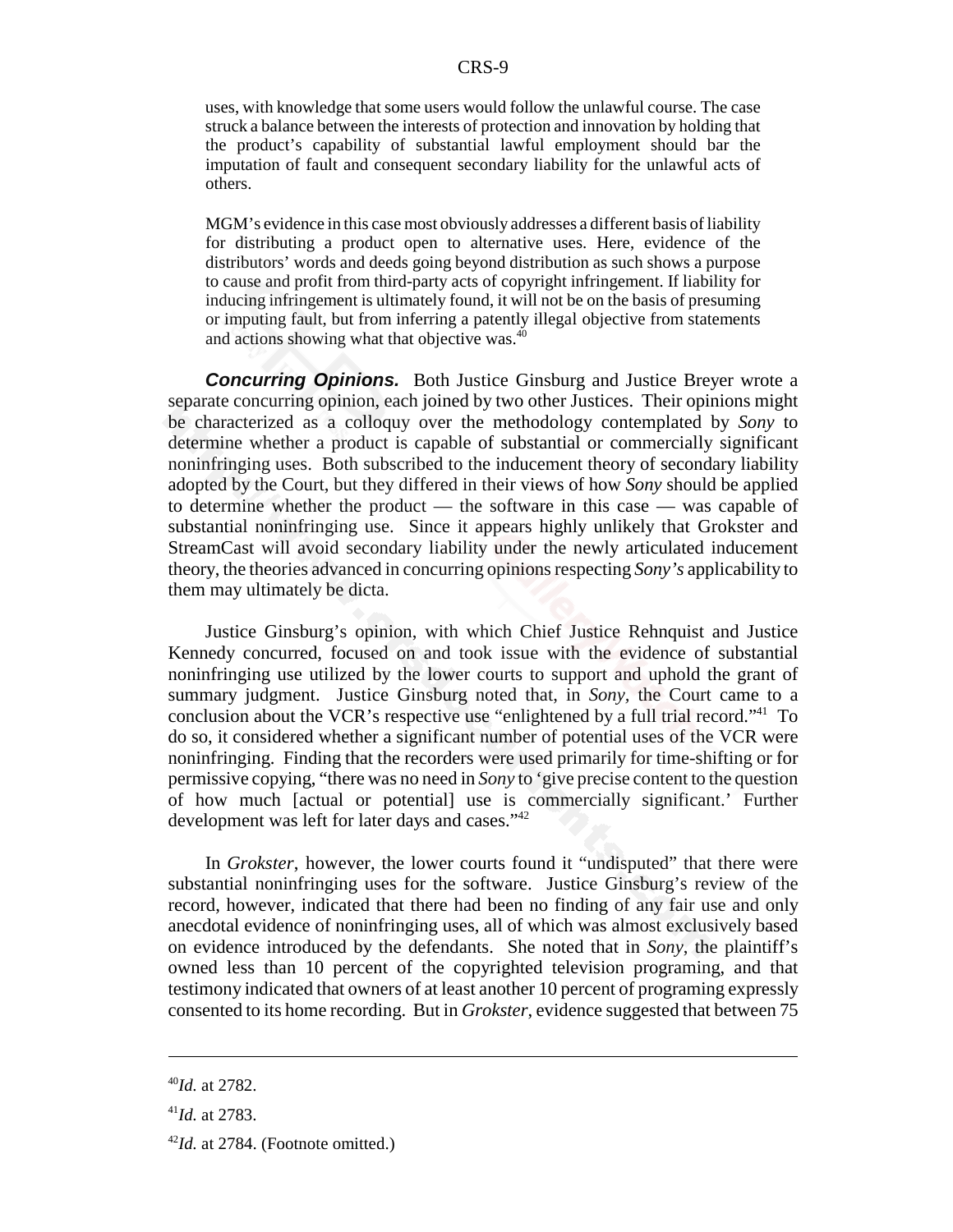and 90 percent of the files traded were owned or controlled by the plaintiffs. That left approximately 10 percent of files exchanged as presumptively noninfringing. There was no evidence about the software's use for copying authorized by copyright holders. Anecdotal evidence about public domain material or promotional music that was available for file sharing by permission was not, in her view, sufficient to support a motion for summary judgment. And in addressing the issue of use, she focused narrowly, distinguishing between the software at issue and P2P technology in general:

Even if the absolute number of noninfringing files copied using the Grokster and StreamCast software is large, it does not follow that the products are therefore put to substantial noninfringing uses and are thus immune from liability. The number of noninfringing copies may be reflective of, and dwarfed by, the huge total volume of files shared. *Further, the District Court and the Court of Appeals did not sharply distinguish between uses of Grokster's and StreamCast's software products (which this case is about) and uses of peer-to-peer technology generally (which this case is not about).*<sup>43</sup>

She concluded that if, on remand, summary judgment was not granted in favor of MGM based on a finding of "inducement," then a fuller record of the software's use would be necessary to determine whether the *Sony* product distribution's safe harbor would or could be met.

Justice Breyer, in an opinion concurred in by Justices Steven and O'Connor, agreed with the majority that the distributor of a dual-use technology may be liable for infringing activities of third parties where they actively seek to advance or induce the infringement. He took issue, however, with Justice Ginsburg's conclusion that the lower court record was insufficient to support a motion for summary judgment finding that the defendants' software had substantial noninfringing uses. He preferred not to "revisit" *Sony* and rejected what he characterized as Justice Ginsburg's "stricter" interpretation of the case.<sup>44</sup>

He read the evidence in *Sony* as establishing that "of all the taping actually done by Sony's customers, only around 9% was of the sort the Court referred to as authorized."45 Hence, by analogy, he contends, that the showing in *Grokster* that as little as 10 percent of files shared were noninfringing was adequate to support a motion for summary judgment on the issue of demonstrating that the company's product is capable of substantial noninfringing use:

Importantly, *Sony* also used the word "capable," asking whether the product is "capable of" substantial noninfringing uses. Its language and analysis suggest that a figure like 10%, if fixed for all time, might well prove insufficient, but that such a figure serves as an adequate foundation where there is a reasonable prospect of expanded legitimate uses over time. ... And its language also indicates the

<sup>43</sup>*Id.* at 2786. (Emphasis added.)

<sup>44</sup>*Id.* at 2787.

<sup>45</sup>*Id.* at 2788.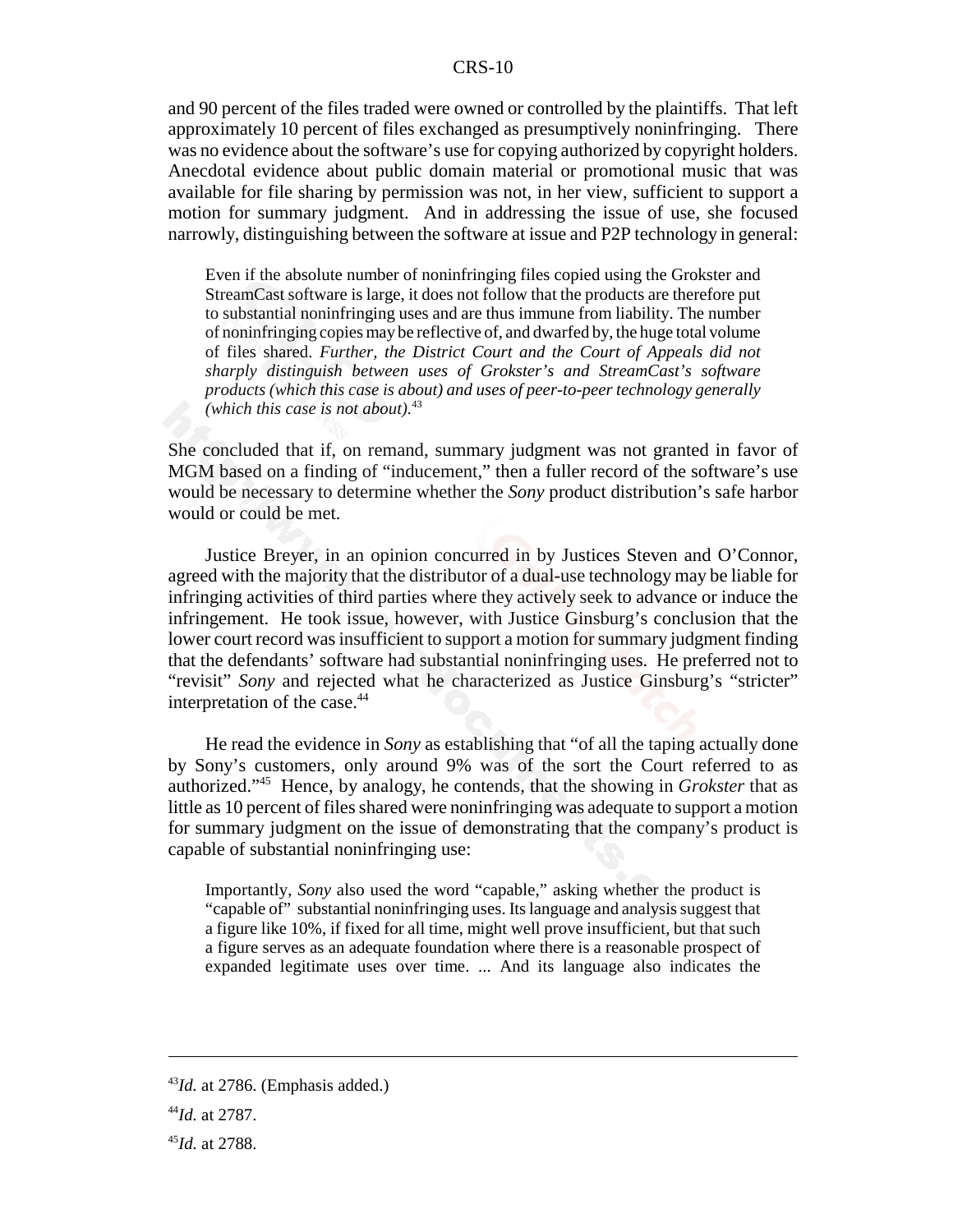appropriateness of looking to potential future uses of the product to determine its "capability."46

The opinion goes on to suggest the existence of a significant future market for noninfringing uses of Grokster-type P2P software. He acknowledged other nowunforseen noninfringing uses that may develop for P2P software, just as the homevideo rental industry developed for the VCR. To the end of protecting the legal climate for developing technologies, Justice Breyer argues against any perceived modification of *Sony* that could have the effect of chilling new technology development:

As I have said, Sony itself sought to "strike a balance between a copyright holder's legitimate demand for effective — not merely symbolic — protection of the statutory monopoly, and the rights of others freely to engage in substantially unrelated areas of commerce." Thus, to determine whether modification, or a strict interpretation, of Sony is needed, I would ask whether MGM has shown that Sony incorrectly balanced copyright and new-technology interests. In particular: (1) Has Sony (as I interpret it) worked to protect new technology? (2) If so, would modification or strict interpretation significantly weaken that protection? (3) If so, would new or necessary copyright-related benefits outweigh any such weakening? $47$ 

Justice Breyer concludes that *Sony,* as he interprets the case, has provided entrepreneurs with needed assurance that they will be shielded from copyright liability as they bring valuable new technologies to market. He fears that a modified rule, one which requires a defendant to produce concrete evidence of use to avoid liability, or relies on a case-by-case balancing approach, would undercut *Sony'*s protection; it would increase the legal uncertainty that surrounds the creation of new technology capable of being put to infringing use and assert a chilling effect on technology development in general.

The majority opinion, however, does not specifically modify *Sony.* It leaves further consideration of *Sony* for a day when that may be required.<sup>48</sup> Instead, it imports into copyright law a new theory of secondary liability independent of *Sony's* "substantial noninfringing use," that is, the "inducement" of copyright infringement as shown by clear expression or other affirmative steps taken to foster infringement by third parties. Such a cause of action is tailored to the claims of the plaintiffs in *MGM v. Grokster*. Thus, despite conflicting interpretations of *Sony* expressed in the opinions of Justices Ginsburg and Breyer, *Grokster* can only signal views regarding any future revisions of the *Sony* doctrine.

**Implications of** *Grokster*. During the 108<sup>th</sup> Congress, some members of Congress reacted to the Court of Appeals *Grokster* decision by introduction of S. 2560, the Inducing Infringement of Copyrights Act of 2004, 108<sup>th</sup> Cong., 2d Sess. (2004). This bill would have codified criteria to establish secondary liability for copyright infringement. In view of the Court's express adoption of an inducement

<sup>46</sup>*Id.* at 2789.

<sup>&</sup>lt;sup>47</sup>*Id.* at 2791. (Citations omitted.)

<sup>48</sup>*Id.* at 2779.